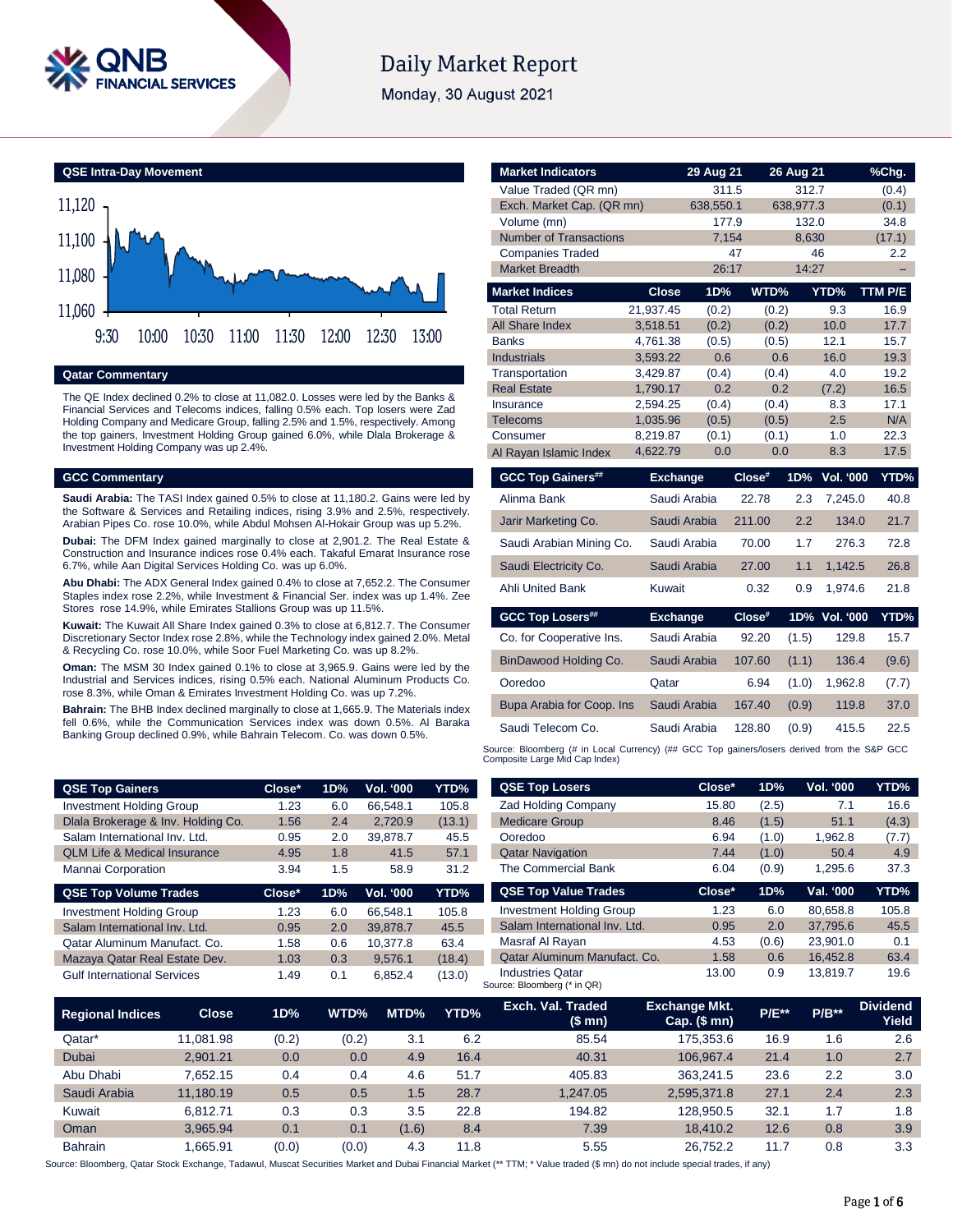# **Qatar Market Commentary**

- The QE Index declined 0.2% to close at 11,082.0. The Banks & Financial Services and Telecoms indices led the losses. The index fell on the back of selling pressure from Qatari shareholders despite buying support from GCC, Arab and foreign shareholders.
- Zad Holding Company and Medicare Group were the top losers, falling 2.5% and 1.5%, respectively. Among the top gainers, Investment Holding Group gained 6.0%, while Dlala Brokerage & Inv. Holding Co. was up 2.4%.
- Volume of shares traded on Sunday rose by 34.8% to 177.9mn from 132.0mn on Thursday. Further, as compared to the 30-day moving average of 155.6mn, volume for the day was 14.3% higher. Investment Holding Group and Salam International Inv. Ltd. were the most active stocks, contributing 37.4% and 22.4% to the total volume, respectively.

| <b>Overall Activity</b>    | Buy %*   | Sell %*  | Net (QR)      |
|----------------------------|----------|----------|---------------|
| Qatari Individuals         | 50.33%   | 53.40%   | (9,579,496.5) |
| <b>Qatari Institutions</b> | 17.44%   | 17.50%   | (170, 570.9)  |
| Qatari                     | 67.77%   | 70.90%   | (9,750,067.3) |
| <b>GCC Individuals</b>     | 0.67%    | 0.36%    | 943,120.1     |
| <b>GCC</b> Institutions    | 5.13%    | 4.15%    | 3,053,550.9   |
| <b>GCC</b>                 | 5.80%    | 4.51%    | 3,996,670.9   |
| Arab Individuals           | 15.97%   | 14.53%   | 4,472,868.6   |
| <b>Arab Institutions</b>   | $0.00\%$ | $0.00\%$ |               |
| Arab                       | 15.97%   | 14.53%   | 4,472,868.6   |
| Foreigners Individuals     | 3.45%    | 3.58%    | (396,071.3)   |
| Foreigners Institutions    | 7.02%    | 6.48%    | 1,676,599.1   |
| <b>Foreigners</b>          | 10.47%   | 10.06%   | 1,280,527.8   |

Source: Qatar Stock Exchange (\*as a % of traded value)

# **News**

### **Qatar**

- **Hospitality sector to continue upward trend –** Qatar's hospitality sector, including the food and beverage (F&B) industry, will continue to be on an upward trend up to the 2022 FIFA World Cup as more people get vaccinated and the current situation continues to improve further, a hotelier has said. "The drop in room rates since their last peak in 2019 for 4- and 5-star hotels/resort properties has attracted high volumes of local guests," Movenpick Hotel Doha's Public Relations and Communications Assistant Manager Ritika Ramani told Gulf Times. "The aspect of being able to an affordable local vacation in a safe and hygienic environment has been an added attraction," she said. It is learnt that the summer season this year is witnessing a demand surge for local hotel bookings particularly during the weekend, mostly families who find staycations practical than travelling abroad. Qatar remains to be one of the safest countries in the world for visitors and residents, Ramani said while citing that it retained its position as number one globally in terms of safety on the Numbeo Global Index. (Gulf-Times.com)
- **Moody's: Compulsory health cover to boost takaful prospects in Qatar, GCC –** Compulsory medical insurance in Qatar and elsewhere in the GCC region will sustain takaful (Islamic insurance) growth prospects, Moody's Investor Service has said in a recent report. Growth prospects for takaful "remain healthy" in the Gulf Co-operation Council (GCC) countries, Africa and southeast Asia. This, Moody's noted "reflects those regions' large Muslim populations and relatively low insurance penetration. "We expect takaful premiums to keep growing moderately in the next 2-3 years, helped by rising demand for medical insurance as more GCC, African and southeast Asian countries introduce compulsory health cover. "The recent adoption of risk-based capital regulation in key takaful markets, and takaful insurers' continued embrace of digitalization, are further positive factors." According to Moody's, low penetration supports takaful growth prospects. Takaful premiums/contributions grew at a healthy compound annual rate of 6.8% between 2017 and 2020, albeit down from 9.4% (between 2011 and 2017). Overall, growth in takaful contributions has

outpaced growth in total insurance premiums in the main takaful markets. Insurance penetration (gross written premiums as a percentage of GDP) in the takaful markets remains low, an indicator of good growth potential. Takaful premiums/contributions grew at a healthy compound annual rate of 6.8% between 2017 and 2020, albeit down from 9.4% between 2011 and 2017. The main takaful markets are Malaysia, Indonesia, GCC countries, Turkey, Iran Morocco, Kenya, Nigeria, Egypt, Algeria and Tunisia. In these markets, cumulative takaful premium growth has outpaced growth in overall insurance premiums, which expanded by 4.1% on average over the 2017 to 2020 period. (Gulf-Times.com)

 **Qatar's Producer Price Index rises 6.6% MoM in July –** Qatar's Producer Price Index (PPI) for July is estimated at 76 points, rising 6.6% month-on-month and a whopping 94.9%YoY, according to the Planning and Statistics Authority. PPI, which measures either the average change in the price of goods as they leave the place of production or as they enter the production process, covers goods related to a range of products produced domestically. The PPI for mining, which carries a maximum weightage of 72.7%, saw an increase of 6.9% in July MoM and a jump of 115.1%YoY. The PSA report attributed the MoM surge to increase in producer prices of crude petroleum and natural gas by 7%. The manufacturing sector, which has a weightage of 26.8% in the index, rose 6% in July MoM, mostly on the back of rise in prices of six groups — refined petroleum products by 7.2%, basic metals by 6.2%, basic chemicals by 4.3%, paper and paper products by 1.1%, rubber and plastics products by 0.7% and grain mill and other products by 0.1%. However, the sector saw prices decline in three groups — cement and other non-metallic products by 1.4%, dairy products by 2.9% and beverages by 0.2%. On a YoY comparison, the manufacturing PPI of July rose 66.1%. The major groups that drove the prices down included basic chemicals by 94.8%, refined petroleum products by 68.7%, basic metals by 51.8%, paper and paper products by 16.6%, rubber and plastics products by 8.6%, other chemical products and fiber by 1.8% and juices by 0.8%. However, prices fell in cement and other non-metallic products by 6.1%, grain mill and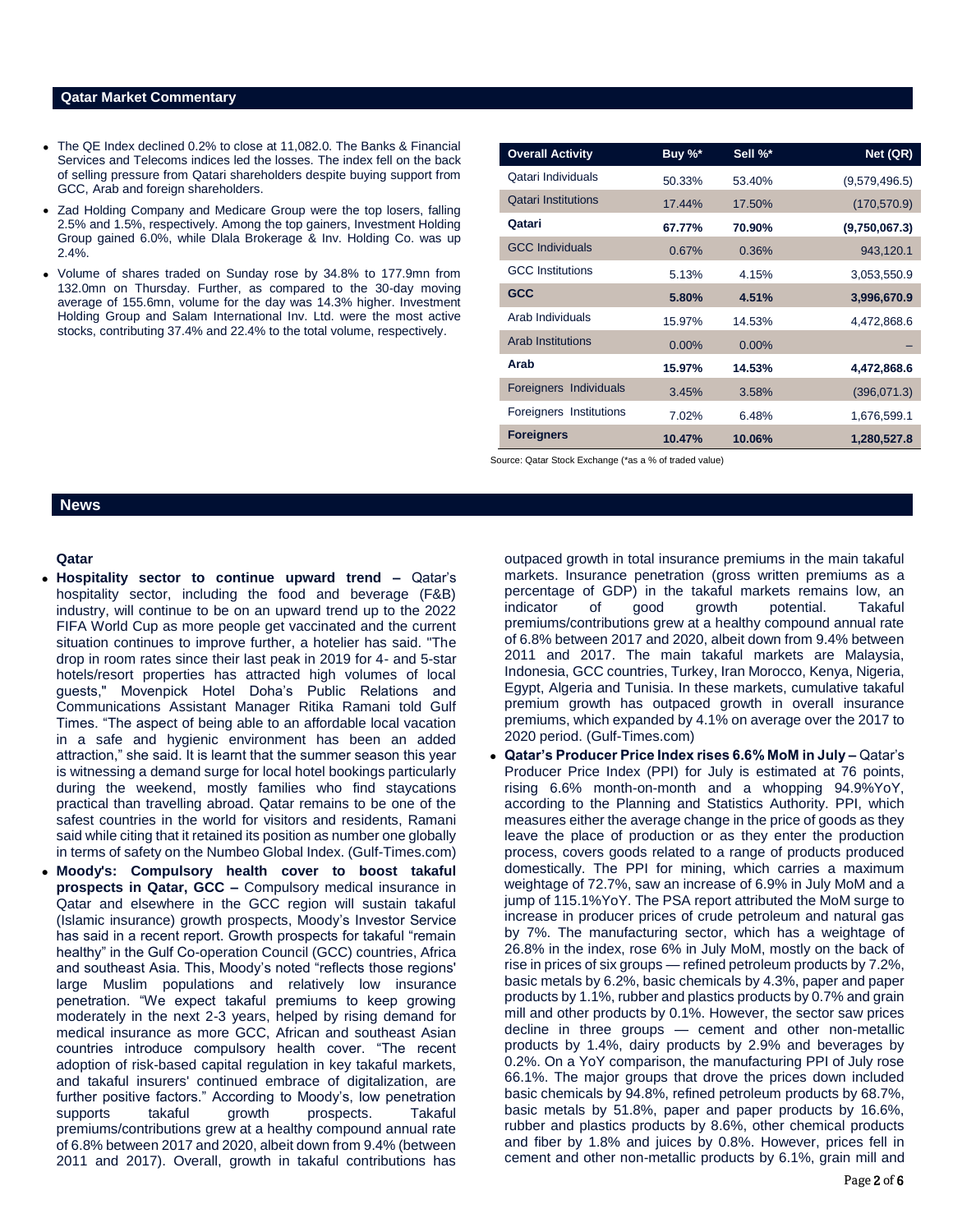other products by 1.3%, beverages by 0.4% and dairy products by 0.2% The PPI for electricity and water, which constitutes 0.5% of the index, showed a decrease of 0.9% MoM due to price falls in electricity by 0.4% and water by 1.5%. YoY, the sector saw an increase of 10.7%, driven by rises in water by 11.9% and electricity by 9.4%. (Qatar Tribune)

- **PSA: Asian countries top destination of Qatar's exports in 2Q –** Asian countries occupied a dominating position in Qatar's exports during the second quarter (2Q) of 2021. The top five export destinations for Qatari exports were from Asia, according to the Planning and Statistics Authority (PSA) data. China emerged as a top destination for Qatar's exports in July 2021. Qatar's exports to China were close to QR4.3bn, a share of 15.8% of total exports. South Korea came second after China in terms of exports from Qatar. Exports to South Korea during the month of July stood at QR3.88bn, a share of 14.13%. Japan which has taken the third ranking of top destinations for Qatari exports witnessed around QR3.78bn worth of exports, a share of 14.12%. India secured the fourth place in the list having exports worth QR3.37bn, with share of 12.3%. While Singapore's export figures amounted to QR2.37bn, a share of 8.6% . During 2Q2021, Asia was the top destination of Qatar's exports and the leading origin of Qatar's imports , representing 72.3% and 39.7% respectively, followed by the European Union, accounting for 11.2% and 31.8% respectively, and GCC, with 8.6% and 3.3% respectively. In the second quarter of this year, the total exports including exports of domestic goods and re-exports amounted to QR71.1bn, showing an increase of QR33.3bn or 88.1% compared to QR37.8bn during 2Q2020; and an increase of nearly QR 7.2bn or 11.2% when compared to 1Q2021. (Peninsula Qatar)
- **Qatar Chamber launches new online service to help companies update data –** Qatar Chamber has launched a new electronic service to help private sector companies to update their information and contact details in the 'Qatar Chamber Commercial & Industrial Directory'. The new service helps Qatar Chamber member companies to create their own profile on the directory and include information about the company, contact numbers, website, address, location, and other data. Moreover, it enables companies to update the information that is already present in the directory. In a statement, the chamber said companies are invited to create their profile through the chamber's website or Qatar e-Government Portal – Hukoomi, or through the Qatar Chamber Commercial & Industrial Directory website at www.qatarcid.com. Qatar Chamber General Manager Saleh bin Hamad Al-Sharqi said the Qatar Chamber Commercial & Industrial Directory is an electronic platform that includes lists of commercial and industrial companies operating in Qatar and registered at the chamber, and stressed that it provides an easy tool for communication among companies. Al-Sharqi also said this step emphasizes the role played by the chamber as a representative and advocate of the private sector and business community in the country. He noted that the chamber is keen to enhance communication between investors and businessmen of various commercial and industrial activities. (Gulf-Times.com)
- **Over 75 prominent firms confirm participation at Qatar Travel Mart 2021 –** Qatar Travel Mart (QTM 2021) Conference to be held at the Doha Exhibition and Convention Center from November 16 to 18 has attracted more than 75 local and international companies, it was announced here on Sunday. These firms cover sectors such as airlines, hotels and resorts, tour operators, destination management companies, cruise lines, transportation and travel technology, NeXTfairs for Exhibitions and Conferences said. NeXTfairs for Exhibitions and Conferences, Co-Founder and General Manager, Rawad Sleem said QTM will be under the patronage of HE the Prime Minister

and Minister of Interior, Sheikh Khalid bin Khalifa bin Abdulaziz Al-Thani. The event will provide insights and new perspectives to the future of tourism, while also offering most sought-after travel destinations, real estate development projects and up-to-date luxury, business, medical, sports, MICE, halal tourism, leisure and cultural tourism trends. Qatar Tourism is the strategic partner of QTM, while Discover Qatar and Qatar Airways Holidays are the leisure partners. He said the event will attract wide international participation, including firms from Italy, Cyprus, the Maldives, Azerbaijan, Rwanda, the Dominican Republic and other countries that seek to enhance their presence in the Qatari market. (Gulf-Times.com)

- **Qatar Sustainability Week to return in October –** Qatar Green Building Council (QGBC) is continuing its national campaign to build sustainable, healthy, and resilient communities with the sixth edition of Qatar Sustainability Week (QSW). The event will run from October 23-30, and both corporate organizations and individuals are invited to participate. The QSW is a unique platform for promoting the nation's sustainability vision and engaging relevant stakeholders under an overarching umbrella to achieve Qatar's sustainable development goals. (Gulf-Times.com)
- **40 Qatari women submit nominations for Shura Council elections –** A considerable number of Qatari candidates, including 40 women, have submitted their nominations for the upcoming Shura Council elections, a senior official told Qatar TV on Sunday. "There will be no exemptions to the campaign spending limit of QR2mn," explained, Director of Planning and Quality at the Ministry of Interior and a member of the Election Supervisory Committee, Brigadier Majid Abdulrahman Al-Sulaiti. (Gulf-Times.com)

# **International**

 **Japan's retail sales extend gains but COVID-19 challenges persist –** Japan's retail sales rose for a fifth straight month in July, beating expectations as the consumer sector continued its recovery, although a coronavirus resurgence has cast doubts over the spending outlook. A surge in Delta variant cases this month forced the government to widen state of emergency restrictions, which are now threatening to hurt consumer spending and derail a fragile economic recovery. Retail sales advanced 2.4% in July from the same month a year earlier, government data showed on Monday, slightly faster than economists' median forecast for a 2.1% rise in a Reuters poll. It followed a 0.1% increase in June. The better-than-expected rise in retail sales was supported by strong demand for items such as fuel, cars, clothing, general merchandise and food, the trade ministry data showed. However, growth was also flattered by the comparison with last year's steep slide, when consumer demand was hurt by the coronavirus pandemic. Compared with the previous month, retail sales gained a seasonally adjusted 1.1% as consumption continued the surprising growth seen in the second-quarter, helped by the Tokyo Olympics. The world's thirdlargest economy grew at a better-than-expected rate in the April-June quarter, thanks largely to private consumption, which makes up more than half of the country's GDP. But rebounding consumer activity poses a challenge to policymakers as the more contagious Delta variant of COVID-19 upends the nation's healthcare system, with state of emergency curbs now covering nearly 80% of Japan's population. (Reuters)

## **Regional**

 **OPEC+ could reconsider output increase, says Kuwaiti oil minister –** The increase in oil output agreed last month by OPEC+ nations could be reconsidered at its next meeting on September 1, Kuwait's oil minister said on Sunday. The OPEC and allies including Russia, collectively known as OPEC+, will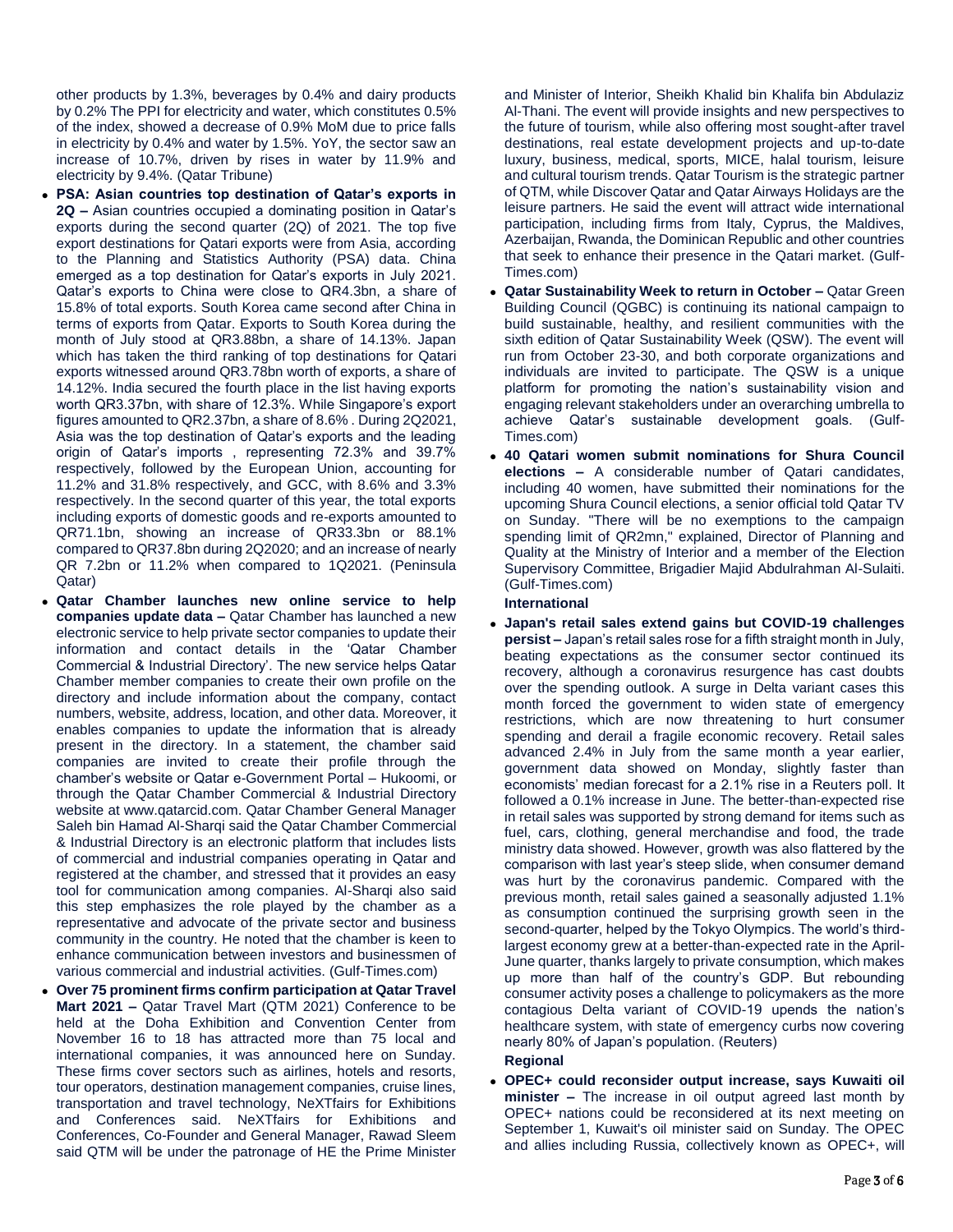meet on Wednesday to discuss the previously agreed increase of 400,000 bpd for the next several months. "The markets are slowing. Since COVID-19 has begun its fourth wave in some areas, we must be careful and reconsider this increase. There may be a halt to the 400,000 bpd increase," Mohammad Abdulatif al-Fares told Reuters on the sidelines of a government-sponsored event in Kuwait City. Economies of East Asian countries and China remain affected by COVID-19 and caution must be exercised, Fares added. US President Joe Biden's administration has urged OPEC and its allies to boost oil output to tackle rising gasoline prices that it views as a threat to the global economic recovery. (Reuters)

- **More M&A deals expected in GCC's healthcare, online food delivery markets –** Companies in the healthcare and online food delivery space in the GCC region are likely to see some consolidation post-COVID-19, as bigger players seek more market share, according to the latest analysis by ValuStrat Advisory. These sectors have continued to survive during the pandemic, despite lockdowns, social distancing and strict mobility restrictions. The food delivery segment, for one, has seen a surge in spending since last year, while telehealth has gained traction, as the outbreak triggered a shift from physical to contactless transactions. However, not all businesses in these markets are created equal, and some don't have enough liquidity to stay afloat or compete with their stronger rivals. (Zawya)
- **GCC banks' loan growth expands as economy recovers –** Listed banks in the GCC continued to post robust growth in lending activity during the second quarter of 2021 resulting in record high loan books. Aggregate gross loans at the end of the quarter reached \$1.68tn, up 4.6% QoQ and 7.1% YoY, after a broad-based growth seen in all the markets, according to a report by Kamco Invest. Net loans also showed a similar growth of 4.8% QoQ to reach \$1.6tn, once again backed by growth in all the markets. Customer deposits also showed growth in almost all the markets during the quarter. Aggregate customer deposits increased by 4.6 % to reach \$2.0tn, a new record high for the GCC banking sector, compared to \$1.9tn at the end of the first quarter of 2021. (Peninsula-Business)
- **Foreign investment into Saudi Arabia up 13%, says minister –** Direct foreign investment into Saudi Arabia rose by about 13% in the first quarter of this year, Saudi Investment Minister Khalid Al-Falih said in an interview with Al Arabiya. Attracting foreign investment is a core element of Saudi reforms aimed at diversifying the economy away from oil. (Reuters)
- **Saudi Arabia's net foreign assets fall in July –** Saudi Arabia's net foreign assets fell slightly in July, after it reported a sight increase in June as oil prices gave the kingdom a boost. The stockpile at the central bank fell by about SR16.6bn to SR1.641tn last month, according to the central bank's monthly report released on Sunday. Net foreign assets rose by 2% in June to SR1.675tn. Net foreign assets declined significantly in 2020 as lower oil income strained finances and officials transferred \$40bn to the kingdom's sovereign fund to fuel an investment spree. Most economists say that's more than enough to defend the riyal's peg to the dollar, and rising oil prices could further lift the fortunes of the world's largest crude exporter in the months ahead. (Bloomberg)
- **Car marketplace Syarah secures \$20mn to expand beyond Saudi Arabia –** Saudi Arabia-based online car marketplace Syarah has raised \$20mn in its latest funding round, as the startup aims to expand its local and regional operations. The company will use the new capital injection from the Series B round to "broaden its offerings," as well as establish distribution centers across the Kingdom. It also plans to expand to new markets in the region. "We have successfully sold more than 6,000 cars online so far, and with this new investment, we intend

to significantly grow our inventory and sales over the next few months," Syarah's co-founder Salah Sharef said. Founded in 2015, the startup operates an online platform for car shopping, where buyers can choose from a wide selection of cars, and have them delivered to their homes. In 2019, the platform started including used cars in their portfolio. (Zawya)

- **UAE to issue tourist visas to vaccinated travelers –** The UAE will start issuing tourist visas for travelers from all across the world starting tomorrow, provided they have received full doses of COVID-19 vaccines approved by the WHO. This decision includes countries from which entry was previously banned. Tourists will also have to do a mandatory rapid PCR test at the airport, the National Emergency Crisis and Disasters Management Authority (NCEMA) announced on Saturday. To avail all the facilities granted to vaccinated people in the UAE, fully vaccinated tourists can also register their vaccination certificates through the Federal Authority of Identity and Citizenship (ICA) or Al Hosn app, NCEMA said. According to data available with NCEMA, 75.59% of the UAE population has taken two doses of the vaccine and 18,056,765 vaccine doses have been provided until yesterday. (Zawya)
- **Dubai developer Limitless set to agree third debt restructuring deal –** Dubai state-owned property developer Limitless is set to reach an agreement with creditors over some \$760mn of troubled debt, documents seen by Reuters showed its third restructuring in a decade. Limitless, along with Nakheel, was among the biggest casualties of Dubai's property crash and the subsequent debt crisis that began in 2009. It plans to enter into a lock-up agreement - a precursor to a long form term sheet and definitive documentation - with an ad-hoc group of creditors by the end of this month and with remaining creditors by the end of September to restructure the debt, an overview of the plan seen by Reuters showed. (Reuters)
- **Emirates REIT: Dubai property market shows 'steady improvement' –** The manager of Emirates REIT, a Dubai-listed real estate investment trust, has cited a "steady improvement" in the Dubai commercial property market after posting a comprehensive profit of AED51mn for the first half of 2021. The profit follows a loss of AED72mn for the first half of 2020, according to results reported to Nasdaq Dubai. The trust's manager Equitativa cited the divestment of a commercial floor in Index Tower, Dubai and the receipt of outstanding rent payments from Jebel Ali School as positive factors during the first half of 2021. In a press release, Equitativa said the profits demonstrated the REIT's improvements to its portfolio since the early stages of the COVID-19 pandemic, adding that the trust had seen total property income increase by 8.1% to AED124.9mn, including a gain from a unit divestment of AED23.9mn. (Zawya)
- **International Holding Co subsidiary Al Seer Marine lists on Abu Dhabi Exchange –** Abu Dhabi-based Al Seer Marine, a company fully-owned by the conglomerate International Holding Company (IHC), listed on Sunday under the ticker ASM on the Abu Dhabi Securities Exchange (ADX) Second Market. Al Seer Marine, which builds and operates vessels and manages yachts, has total assets of AED3.98bn as at the end of June 2021, and AED1bn in paid-in capital. Riyadh Al-Kindi, the chairman of Al Seer Marine said: "Listing on the ADX Second Market marks a considerable milestone for the company (and)… will allow us to enhance our brand, deepen our transparency and corporate governance and bring on board new investors to be part of our exciting journey." (Zawya)
- **Mubadala joins UAE InsurTech start-up Hala's \$5mn funding round –** UAE insurance technology (InsurTech) start-up Hala has raised \$5mn in a funding round led by venture capital firm Entrée Capital, with a participation from Abu Dhabi sovereign wealth fund Mubadala Investment Company. The fresh funds will be used to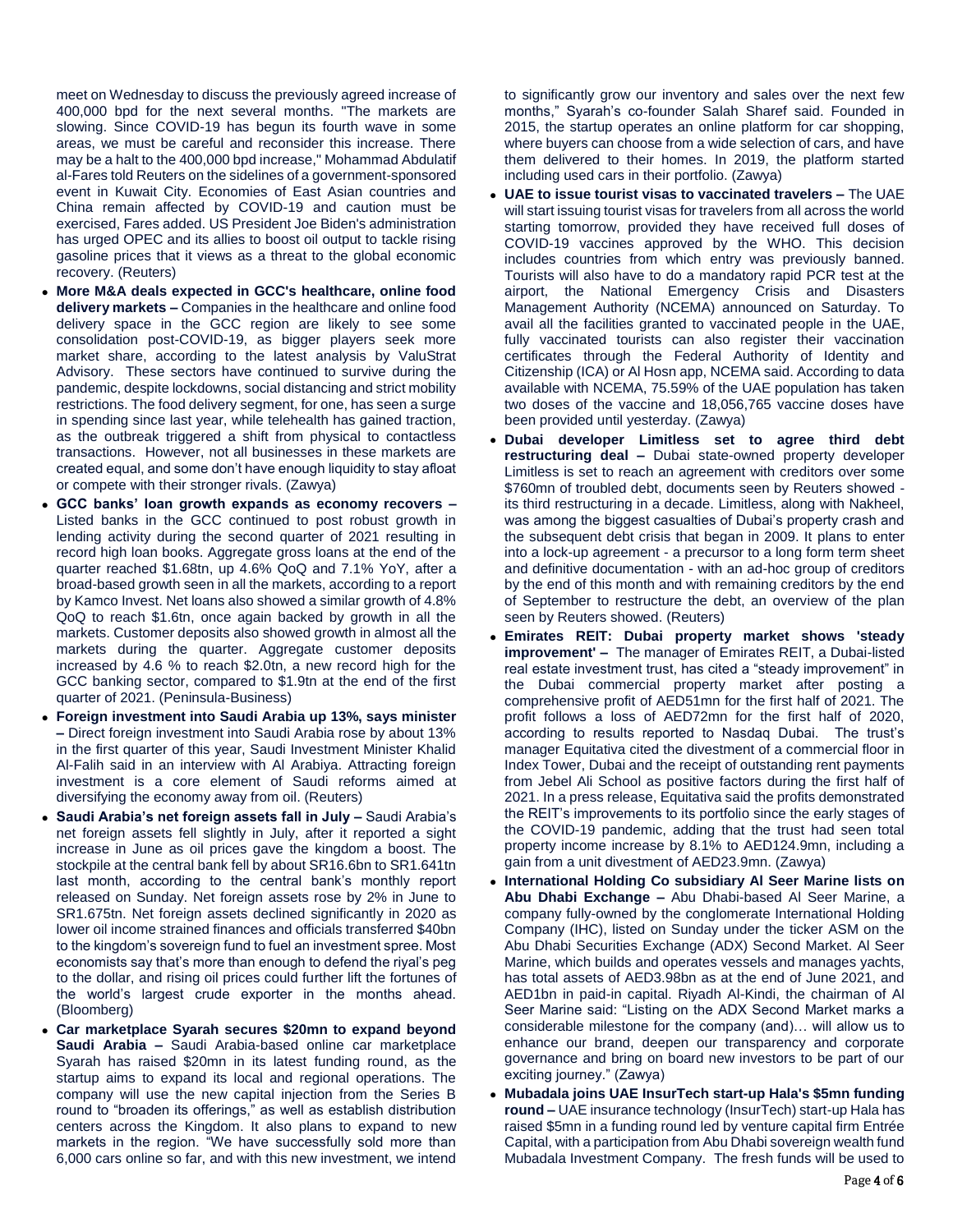expand Hala's product offering and widen its market in the Middle East region, according to a statement from Hala. EQ2 Ventures, Global Founders Capital, 500 Startups and Hambro Perks Oryx Fund also participated in the funding round. (Zawya)

- **Tabreed to buy additional Alwajeez stake for AED312mn –** Tabreed in pact with Mubadala Infrastructure Partners to buy an additional 50% stake in Alwajeez Development for AED311.5mn. Tabreed to now own 100% of AlWajeez. (Bloomberg)
- **Oman bolsters Sohar ship-fuel services in bid to rival UAE port –** Oman, the largest Arab oil producer outside of OPEC, is bolstering ship-fueling services at the container and commodities port of Sohar as it looks to rival the region's busiest shipping terminal in the neighboring UAE. Sohar Port and Freezone signed an agreement with Muscat-based Hormuz Marine to begin offering bunkering, as vessel-fueling is known, services from the middle of September, the shipping facility's operator said in a statement. Bulking up options for refueling vessels as they unload or pass by could bolster Sohar's effort to capture business that's dominated by Dubai's Jebel Ali. The Omani port is located outside the Strait of Hormuz, a vital shipping chokepoint at the mouth of the Persian Gulf. About a fifth of global crude suppliers pass through Hormuz, an area that's been plagued with attacks on tankers in recent years. Jebel Ali is located on the UAE's Gulf coast inside of Hormuz. (Bloomberg)
- **Kuwait Supports any OPEC+ collective decision, minister said –** Kuwait supports any "collective" decision taken by OPEC+, the country's state-run Kuwait News Agency reports, citing the Oil Minister Mohammed Alfares. "No decicion has been made yet," Alfares said. Decision taken "in the interest of the oil market". (Bloomberg)